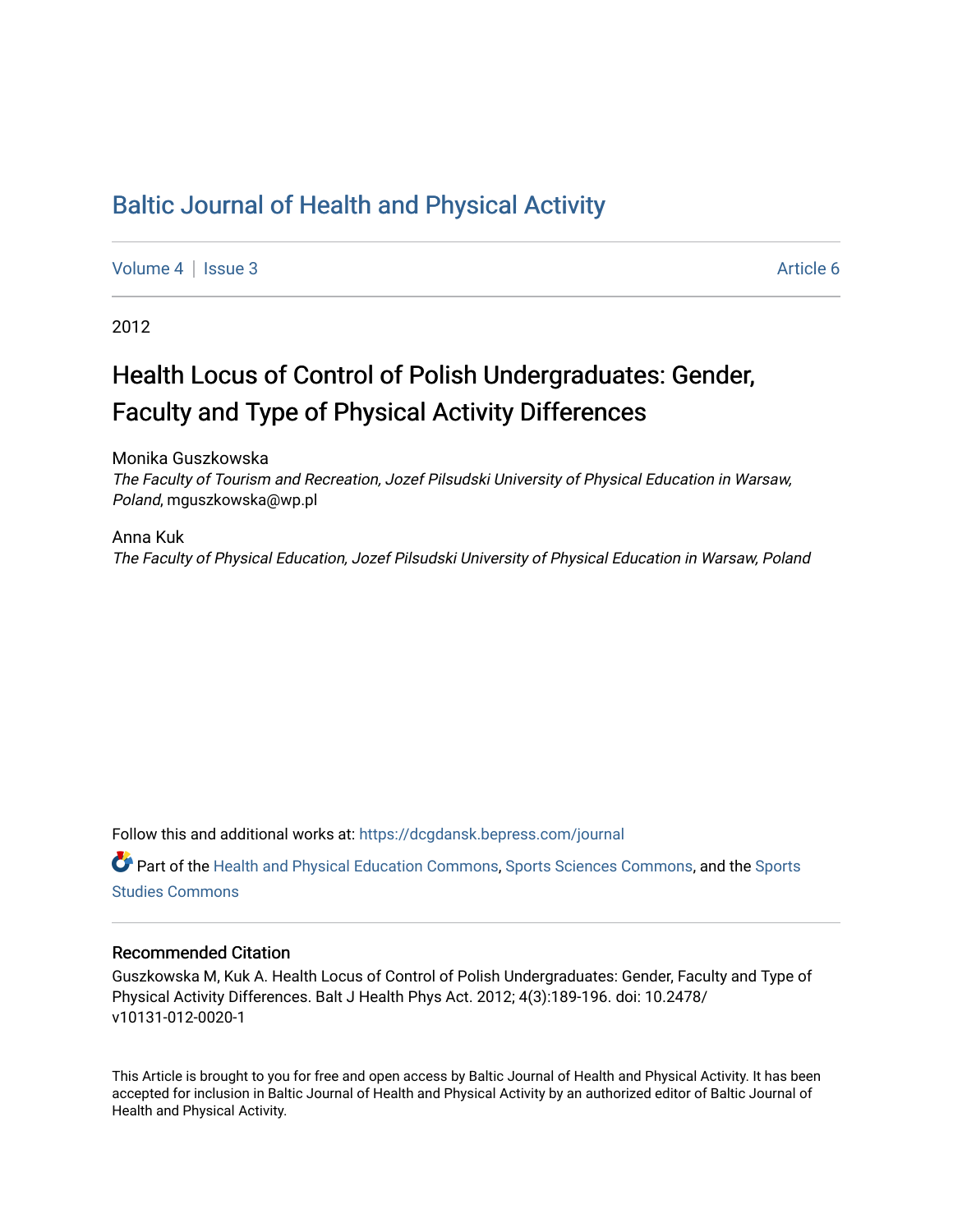VERSITA ORIGINAL ARTICLE

DOI: 10.2478/v10131-012-0020-1

|                                                                                                                                    | <b>Health Locus of Control of Polish</b><br><b>Undergraduates: Gender, Faculty and Type</b><br>of Physical Activity Differences                                                                                                                                                                                                                                                                                                                                                                                                                                                                                                                                                                                                                                                                                                                          |  |  |  |  |  |  |
|------------------------------------------------------------------------------------------------------------------------------------|----------------------------------------------------------------------------------------------------------------------------------------------------------------------------------------------------------------------------------------------------------------------------------------------------------------------------------------------------------------------------------------------------------------------------------------------------------------------------------------------------------------------------------------------------------------------------------------------------------------------------------------------------------------------------------------------------------------------------------------------------------------------------------------------------------------------------------------------------------|--|--|--|--|--|--|
| <b>Authors' Contribution:</b><br>A - Study Design<br>B - Data Collection                                                           | Monika Guszkowska <sup>1 (A, C, D, E, F)</sup> , Anna Kuk <sup>2 (A, B, E, F, G)</sup>                                                                                                                                                                                                                                                                                                                                                                                                                                                                                                                                                                                                                                                                                                                                                                   |  |  |  |  |  |  |
| C - Statistical Analysis<br>D - Data Interpretation<br>E - Manuscript Preparation<br>F - Literature Search<br>G - Funds Collection | Josef Pilsudski University of Physical Education in Warsaw, Poland<br>The Faculty of Tourism and Recreation<br><sup>2</sup> Josef Pilsudski University of Physical Education in Warsaw, Poland<br>The Faculty of Physical Education                                                                                                                                                                                                                                                                                                                                                                                                                                                                                                                                                                                                                      |  |  |  |  |  |  |
|                                                                                                                                    | Key words: health locus of control, undergraduates, gender, study faculty                                                                                                                                                                                                                                                                                                                                                                                                                                                                                                                                                                                                                                                                                                                                                                                |  |  |  |  |  |  |
|                                                                                                                                    | <b>Abstract</b>                                                                                                                                                                                                                                                                                                                                                                                                                                                                                                                                                                                                                                                                                                                                                                                                                                          |  |  |  |  |  |  |
| Background:<br><b>Material/Methods:</b>                                                                                            | To effectively realise professional tasks, physical education (PE) teachers, physio-<br>therapists and personal trainers should be convinced as to the fact that health de-<br>pends on their behaviour and actions. The aim of the research was to investigate<br>possible differences in health locus of control (HLC) between faculties, gender and<br>type of physical activity.<br>The subjects were 241 undergraduates (111 female and 130 male ones) from the<br>faculty of physical education ( $n = 96$ ), tourism and recreation ( $n = 74$ ) and physiother-<br>apy ( $n = 71$ ), who practiced sports ( $n = 101$ ) or were involved in recreational physical<br>activity (n = 140). The Polish version of the Multidimensional Health Locus of Control<br>Scale (MHLC; Wallston & DeVellis) was applied. Data on physical activity and aca- |  |  |  |  |  |  |
| <b>Results:</b>                                                                                                                    | demic status were collected with a survey prepared by the authors.<br>Results show that Polish undergraduates presented a moderate level of a belief in<br>personal control over their health. MHLC scores were only slightly dependent on stu-                                                                                                                                                                                                                                                                                                                                                                                                                                                                                                                                                                                                          |  |  |  |  |  |  |
| Conclusions:                                                                                                                       | dents' gender, faculty and type of physical activity.<br>Comparisons with earlier research data show that greater differences in HLC appear<br>among undergraduates of the same faculties but from different universities than<br>among students from various faculties within one university.                                                                                                                                                                                                                                                                                                                                                                                                                                                                                                                                                           |  |  |  |  |  |  |
| Word count: 3,375                                                                                                                  |                                                                                                                                                                                                                                                                                                                                                                                                                                                                                                                                                                                                                                                                                                                                                                                                                                                          |  |  |  |  |  |  |
| Tables: 1                                                                                                                          | Received: July 2012                                                                                                                                                                                                                                                                                                                                                                                                                                                                                                                                                                                                                                                                                                                                                                                                                                      |  |  |  |  |  |  |
| Figures: 2<br>References: 38                                                                                                       | Accepted: September 2012<br>Published: October 2012                                                                                                                                                                                                                                                                                                                                                                                                                                                                                                                                                                                                                                                                                                                                                                                                      |  |  |  |  |  |  |
| <b>Corresponding author:</b><br>Dr hab prof AWE Monika Guezkowska                                                                  |                                                                                                                                                                                                                                                                                                                                                                                                                                                                                                                                                                                                                                                                                                                                                                                                                                                          |  |  |  |  |  |  |

Dr hab. prof. AWF Monika Guszkowska

Josef Pilsudski University of Physical Education in Warsaw, Poland The Faculty of Tourism and Recreation, Marymoncka str. 34, 00-968 Warsaw, Poland Phone: +48 22 669-09-25 E-mail: mguszkowska@wp.pl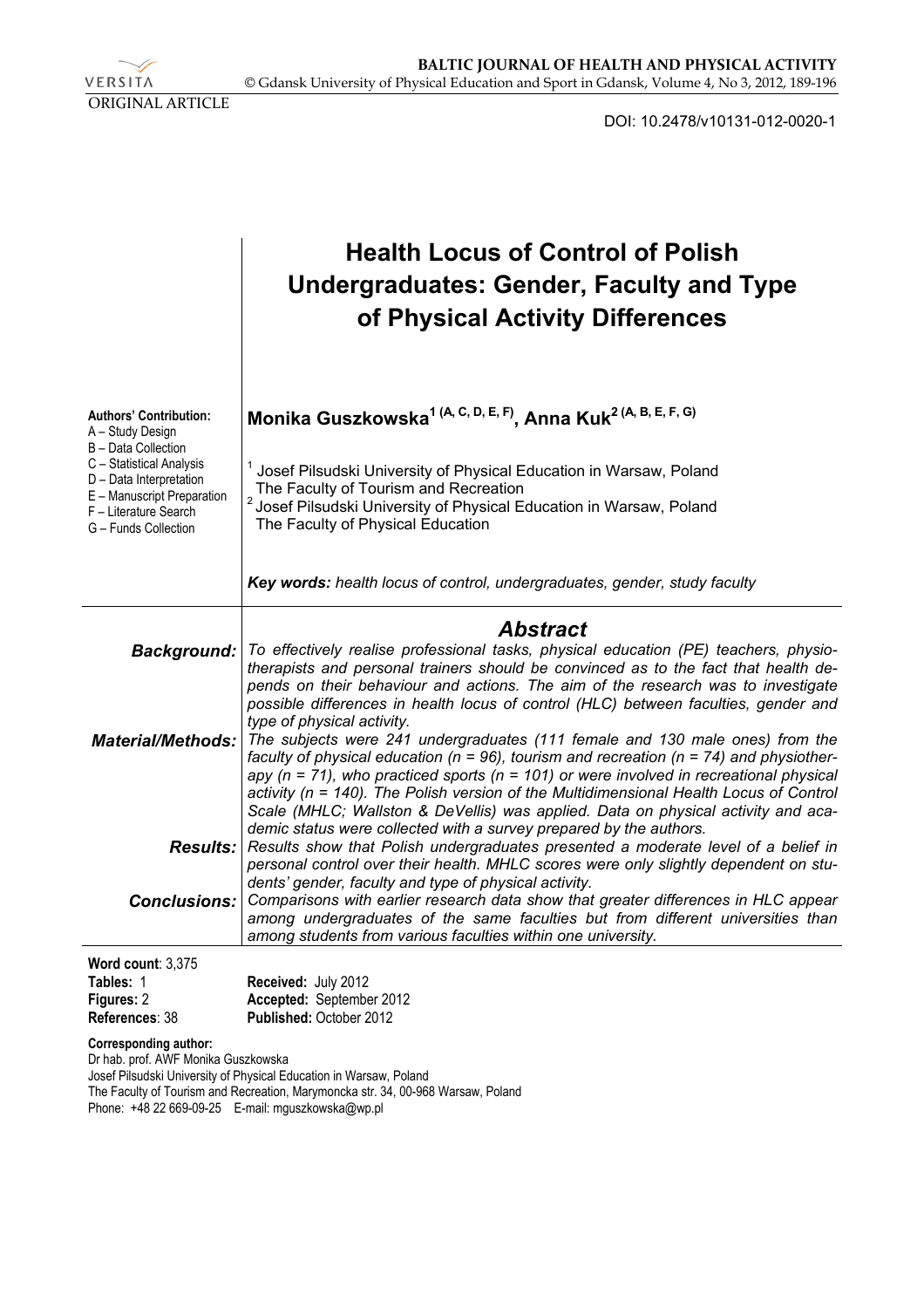#### **Introduction**

The notion of health locus of control is a type of the general locus of control concept introduced to psychology by Rotter [1]. He described two types of locus of control: internal and external. In the first case, an individual believes that he controls his own life and that what is happening to him is the result of his own actions. In the case of external locus of control it would be a result of a play of factors beyond the control of an individual. Research results show that persons with internal locus of control take decisions more independently, feel more responsible for their health and are more prone to be engaged in health-beneficial actions [2]. Due to the fact that general beliefs were weakly correlated to undertaking healthy behaviour, general locus of control was redefined into health locus of control (HLC) with internal HLC and external locus expressed in a form of beliefs in the impact of others (powerful others HLC) and a play of chance (chance HLC) [3].

Health locus of control is related to positive (beneficial to individual health: health promotion, prevention and recovery) and negative health-oriented actions (detrimental to individual health, posing a risk to health or disturbing the process of recovery), but relevant research results are inconsistent as to the character of their relationship [4]. Both no relationship and negative correlation was recorded for internal HLC and smoking [5, 6, 7]. Incoherent conclusions concern also the relationship between health locus of control and healthy diet, alcohol consumption and oral hygiene [5, 6, 9, 10].

Explaining these diverse research results, Wallston [11] suggested that internal HLC had a stronger impact on health-related behaviour of those who highly valued health. This conclusion was supported by the research on American college students [12]. In this research, the perceived health value was a better predictor of health-related behaviour than health locus of control. Internal HLC was correlated to positive health actions only for the group of students who highly valued health.

Part of this research ambiguity probably results from a very diverse group of health-related behaviours. This may include health endangering habits like smoking, positive action such as physical activity, preventive check-ups (e.g. breast cancer prevention) as well as alcohol consumption and culturally determined eating habits.

Research carried out in the Polish population revealed a correlation between external HLC and more frequent health preventive action (reporting for medical check-ups, following medical recommendations); internal HLC was correlated to better compliance with daily healthy behaviour [13]. The research on 457 students from the Podkarpacki region in the south of Poland did not reveal differences in health locus of control for smoking and non-smoking patients [14]. External HLC fostered negative health behaviour, such as the use of psychoactive substances by the adolescents [15]. No significant relationship was claimed for health locus of control and eating habits of overweight female adolescents [16]. Internal HLC was a positive predictor of dietetic restrictions (with persons of strong internal HLC higher dietetic restrictions is to be expected), while the impact of powerful others was a negative predictor of habitual overeating (female adolescents who perceive a high impact of others on their own health are expected to be less prone to overeating) [16].

Polish physical education (PE) teachers face nowadays a new significant challenge. Health education tasks in junior high and high schools were transferred to PE teachers. To effectively introduce a program of health education, PE teacher should be truly convinced that every individual is responsible for his or her own health.

Personal belief that an individual has a real impact on his or her own health seems to be important not only to the PE teachers involved in health education. It is equally important when encouraging pupils to leisure-time physical activity. Health locus of control also seems to be one of the factors influencing the level of professional engagement among physiotherapists. If he or she believes that results of the therapy depend to a great extent on the patient himself or herself, therapist's professional duties may be fulfilled more effectively. An interesting research question is whether PE students and tourism and recreation students becoming professionally involved in active lifestyle and health promotion and maintenance as well as physiotherapy students trained for the domain of health recovery are all a homogeneous group with regard to health locus of control.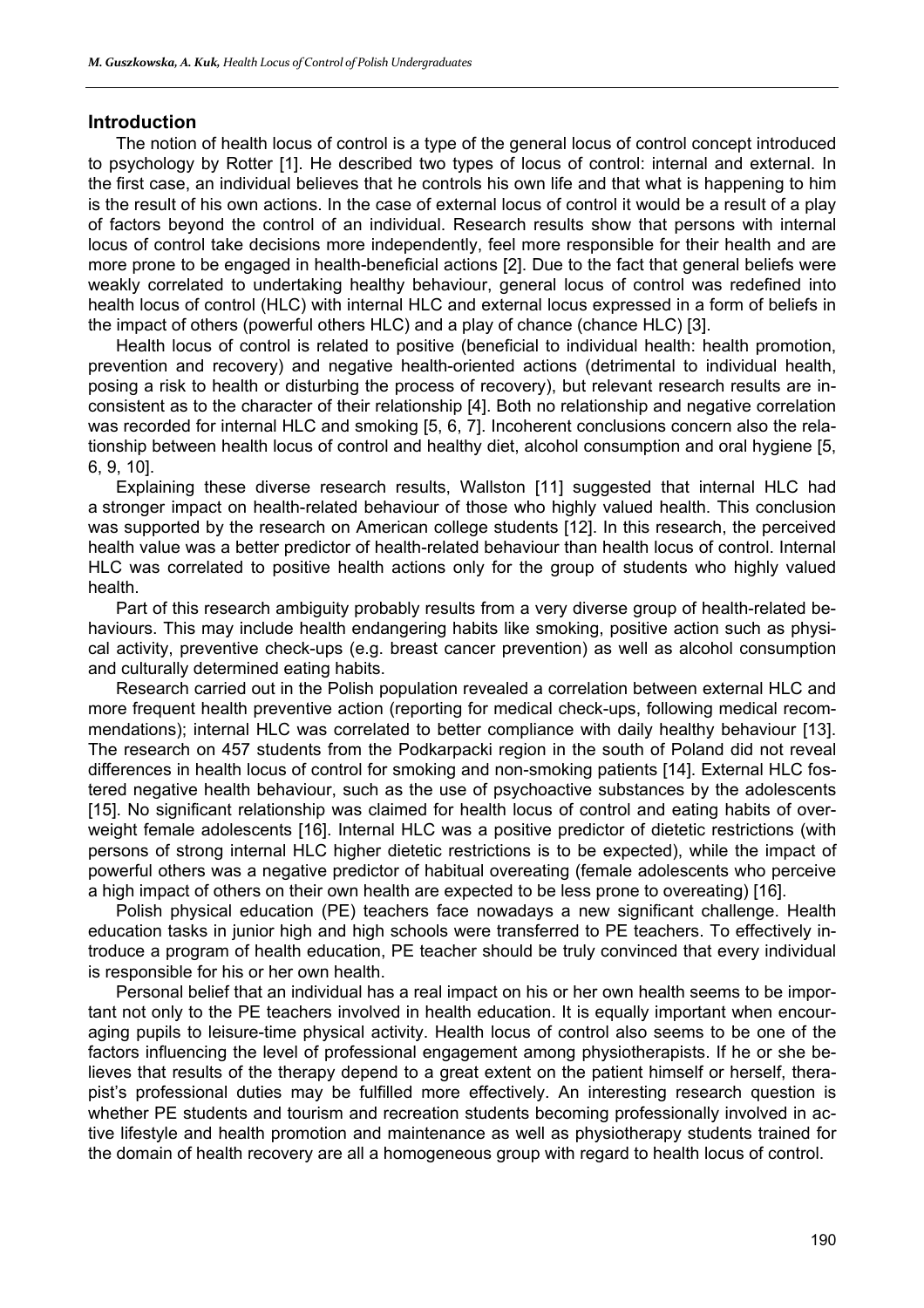Another interesting issue is the gender difference in health locus of control of this specific group of undergraduates. In the majority of research on the Polish population no significant differences in HLC were observed for males and females [17]. In a study on Japanese social workers no gender differences were found in internal and external HLC [18]. There were no apparent gender differences in a validation study of MHLC [19]. Canadian females and males students also did not differ in HLC [20]. In the group of students of the Podkarpacki region universities, a higher level of internal HLC was yet observed among men [14].

In adults it was observed that internal locus of control declines while the importance of both external factors increases with age [17]. Interestingly, a negative correlation between the age and internal locus of control was noticed also in the case of the Podkarpacki region students [14], while no significant relationships concerning the remaining dimensions of locus of control (powerful others and chance) were recorded. The place of residence was also an important variable differentiating locus of control. Stronger internal HLC was reported for adult inhabitants of big cities and stronger external HLC for rural regions inhabitants [17].

Moreover, the relationship between the type of physical activity and HLC is still an interesting field of investigation. Some research shows that regular physical activity is positively correlated with internal HLC and negatively correlated with the influence of others and a role of chance [2, 8, 10]. A large-scale cross-national study confirmed these relationships [21]. But there is also research evidence that there are no significant relationships between these variables [6]. Most students of Warsaw University of Physical Education are involved in regular physical exercises. Yet, some of them practice competitive sport and some exercise just for recreational reasons. According to Drabik [22], there are major differences between the approach to health in sport training and health training (as part of recreation). The aim of health training is to reach a designed level of fitness and physical capacity. It serves exclusively health promotion and is a process controlled by an individual. Sport training may improve one's health, but its key goals are quite different. High training loads create a risk of injuries and other health problems. In such a type of physical training an athlete is usually fully subordinated to decisions of a coach. We may therefore expect that being involved either in sport activity or recreational activity may result in a different type of HLC.

The aim of the research presented in this paper was to investigate possible differences in locus of control between faculties, gender and type of physical activity (competitive versus recreational).

#### **Material and Methods**

#### *Participants*

There were 241 undergraduates investigated in the research. They were full-time students from the faculty of physical education ( $n = 96$ ; 39.8%), the faculty of tourism and recreation ( $n=74$ ; 30.7%) and the faculty of physiotherapy (n = 71; 29.5%). The sample included 111 women (46.1%) and 130 men (53.9%). 101 respondents (41.9%) practiced sports (i.e. took part in sport competitions) and 140 respondents (58.1%) were involved in recreational physical activity (without elements of competition). The distribution of athletes and recreationists, and of men and women was similar in each of the three subgroups.

#### *Methods*

Multidimensional Health Locus of Control Scale (MHLC) of K.A. & B.S. Wallston and R. DeVellis was applied in the research. The Polish adaptation of this scale was prepared by Z. Juczyński [17]. The scale consists of 18 items concerning generalised expectations in three dimensions of health locus of control (6 items in each subscale): 1) Internal control – a belief that an individual has a power of controlling his own health; 2) Powerful others – a belief that our state of health is a result of others' actions, mainly of medical professionals; 3) Chance – belief that our health is dependent on a play of chance or on other external factors.

The scale has a sufficient level of reliability (Cronbach's alpha varied between 0.54 and 0.74; the test-retest correlation coefficient varied from 0.38 to 0.72 depending on the subscale and scale version). Scale's validity was defined through correlating internal locus of control with the selfefficacy level (0.32), self-esteem perception (0.32) and the perceived value of health (0.30). Differ-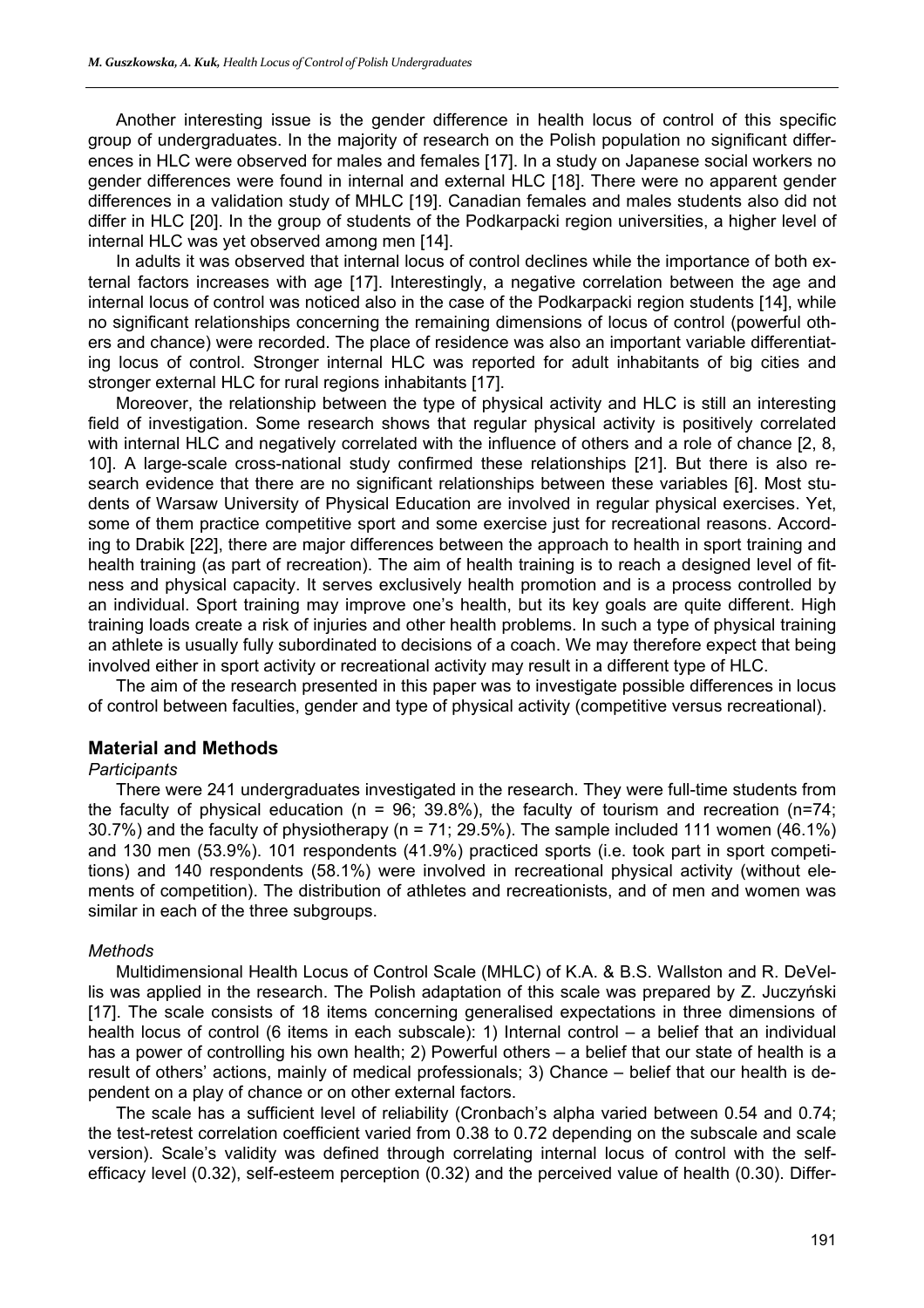ences observed for the group of patients and healthy respondents were also in compliance with the theoretical background of the research. This proves satisfactory validity of the research tool [17].

The authors' own survey was also used. This provided basic information about respondents (age, gender, faculty) and also concerned their leisure-time physical activity (frequency, duration, intensity, type: sport - recreation). Students who took part in sport competitions were numbered among athletes (and called "the sport activity group"). The sport and recreation groups did not differ significantly in terms of exercise frequency, duration and intensity.

## **Results**

In order to find out differences between the investigated groups, univariate analysis of variance was applied. Three factors were analysed: faculty (PE, tourism and recreation, physiotherapy) x gender x type of physical activity (sport versus recreation). Table 1 shows M values and SD for factor groups, F value, p and  $\eta^2$  for major effects.

Tab. 1. Multidimensional Health Locus of Control Scale scores (M±SD) and ANOVA (gender x faculty x type of physical activity) results

| Variable | Women<br>$(n = 111)$ | Men<br>$(n = 130)$ | F:<br>$p; \eta^2$ | Physical<br>Education<br>$(n = 96)$ | Tourism &<br>Recreation<br>$(n = 74)$ | Physio-<br>therapy<br>$(n = 71)$ | F<br>$p; \eta^2$ | Recrea-<br>tional<br>$(n = 101)$ | Sports<br>$(n = 140)$ | $p; \eta^2$ |
|----------|----------------------|--------------------|-------------------|-------------------------------------|---------------------------------------|----------------------------------|------------------|----------------------------------|-----------------------|-------------|
| Internal | $28.26 \pm$          | $27.41 \pm$        | 0.819.            | $27.65 \pm$                         | $27.96 \pm$                           | $27.85+$                         | 0.196            | $27.99+$                         | $27.53+$              | 0.957       |
| control  | 4.449                | 4.122              | ns                | 4.744                               | 3.873                                 | 4.098                            | ns               | 3.696                            | 5.001                 | ns          |
| Powerful | $16.41 \pm$          | $16.44 \pm$        | 0.062.            | $16.95+$                            | $15.85+$                              | $16.32+$                         | 1.010:           | $16.14 \pm$                      | $16.82 +$             | 0.340:      |
| others   | 5.199                | 4.642              | ns                | 5.067                               | 4.948                                 | 4.591                            | ns               | 5.026                            | 4.706                 | ns          |
| Chance   | $15.78 \pm$          | $17.55 \pm$        | 2.951.            | $16.05+$                            | $18.20+$                              | $16.14 \pm$                      | 2.877:           | $17.23 \pm$                      | 16.06±                | 0.851:      |
|          | 4.418                | 5.429              | .087: .013        | 5.153                               | 5.102                                 | 4.6095                           | .058: .025       | 5.090                            | 4.955                 | ns          |

No significant major effect of gender, faculty and type of physical activity was observed for the internal control scale. The only noticed interaction concerned the faculty and gender factors (F = 3.236; p = 0.041;  $\eta^2$  = 0.027). This relationship is presented in Figure 1. With the group of PE and tourism students, a stronger belief in personal influence on one's health was presented by women, while in the case of physiotherapy students this view was more popular among men. Yet, considering all participants together, no significant gender differences were observed for the internal control scale.



Fig. 1. Internal control according to gender and faculty

Interaction between gender and type of physical activity reached the level of tendency  $(F = 3.028; p = 0.083; \eta^2 = 0.013)$  (Figure 2). Male results were independent of the type of physical activity. In the case of women, those who were involved in recreational activities represented stronger internal locus of control than the group of women practicing competitive sports. The type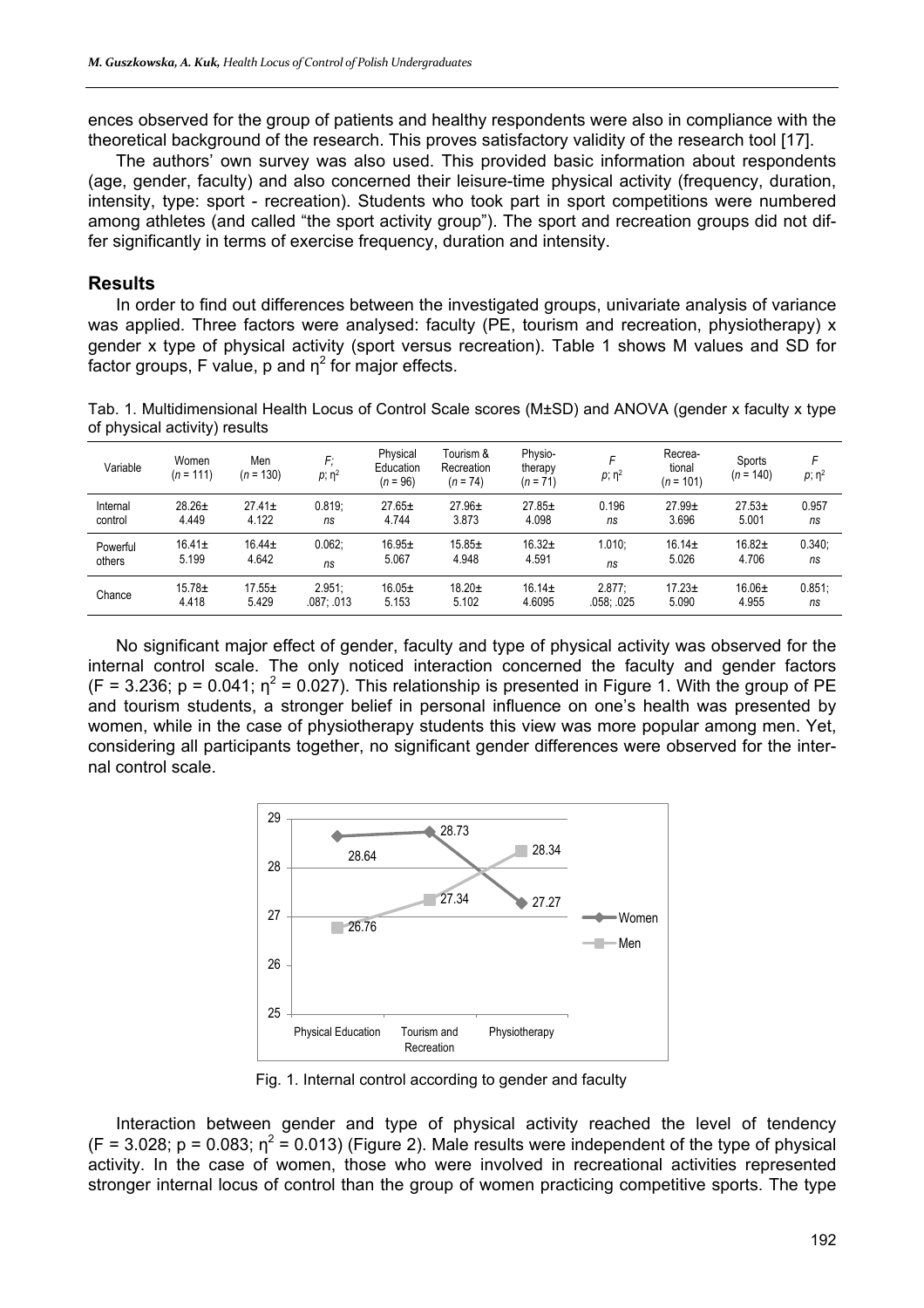of physical activity did not differentiate results within the whole group. Interactions between the faculty and sport ( $F = 0.763$ ) and faculty, gender and type of physical activity ( $F = 0.118$ ) were not statistically significant.



Fig. 2. Internal control according to gender and physical activity

No major interaction effect was recorded for the powerful others scale (faculty x gender:  $F =$ 0.055; faculty x type of physical activity:  $F = 0.720$ ; gender x type of physical activity:  $F = 1.674$ ; gender x faculty x type of physical activity:  $F = 0.642$ ). We may therefore claim that Warsaw University of Physical Education students' beliefs on how their health is dependent on powerful others (medical staff mainly) is not dependent on gender, university faculty and type of physical activity.

The strength of beliefs in the play of chance was independent of the type of physical activity. Study faculty did differentiate the perception of chance on the level of tendency – stronger belief in the importance of this factor was represented among tourism and recreation students than among PE and physiotherapy students. The gender major effect also reached the level of a tendency. The investigated men were convinced more than women that their health depends on the fate. The type of physical activity did not differentiate results for the scale of chance. No significant interaction was observed also for the gender and faculty ( $F = 0.539$ ), gender and the type of physical activity  $(F = 0.562)$  or faculty and the type of physical activity  $(F = 0.314)$ . The second level interaction (gender x faculty x type of physical activity) was not statistically significant either ( $F = 2.030$ ).

#### **Discussion**

Students of Warsaw University of Physical Education presented a moderate level of a belief in personal control over their health. This type of control seems especially important nowadays, when the major causes of death are not contagious diseases any more or those caused by parasites, but chronic cardiovascular conditions and cancer [23, 24]. In the latter case, psycho-sociological factors are more important [25]. They play a significant accompanying role in the process of illness development and in the process of recovery and rehabilitation. It is estimated that 53% of human health depends on the lifestyle, and therefore, health-related actions are of such importance [26]. It includes both positive actions (beneficial to individual health: health promotion, prevention and recovery) and negative ones (detrimental to individual health, posing a health hazard or disturbing the process of recovery) [4, 27].

Internal HLC is related to accepting more responsibility with regard to own health and to undertaking health-oriented behaviours. Investigation of Canadian students aged 14–20 [10] showed that respondents presenting internal HLC were more physically and psychologically healthy, more often took health prevention actions and used external social support for this purpose, were more physically active and had healthier eating habits. A large-scale cross-national study has demonstrated that positive health behaviours are positively associated with internal HLC and negatively associated with chance health locus [21]. Internal HCL influences health related behaviours directly and indirectly – this factor mediated the effect of personality traits on a diet strategy of Canadian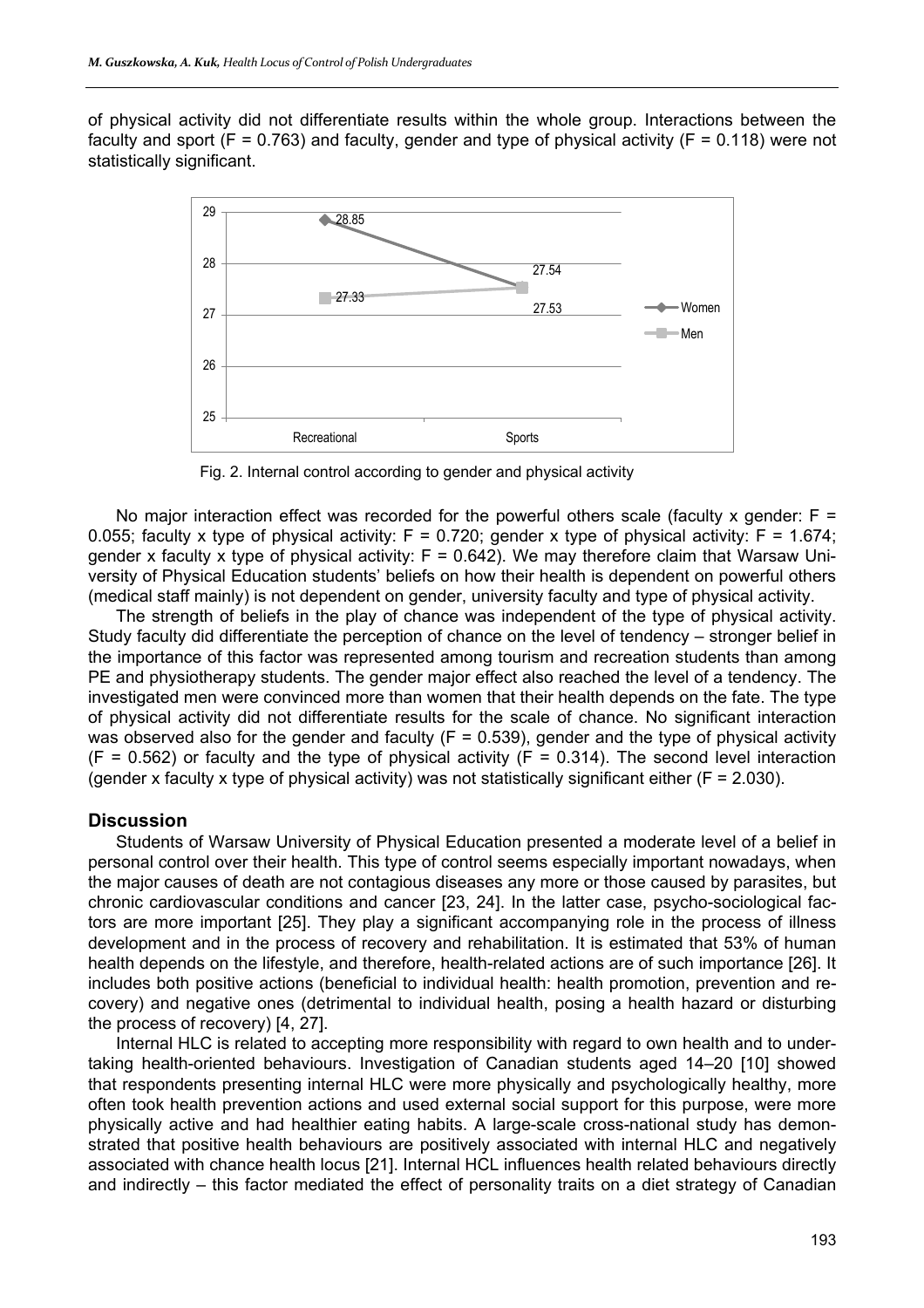students [20]. Other research [28] shows that students' beliefs in the influence of others on their health was positively correlated with the level of depression, anxiety and hostility and recently experienced physical symptoms of illness, while believing in the major role of chance was additionally correlated with chronic illnesses symptoms and severe health problems. In the case of research on Australian students, external HLC was a significant predictor of the level of emotional distress [29]. Still other research shows that adults with internal HLC were reported to have a higher level of physical health, lower depression, anxiety, stress and psychotic symptoms [30, 31].

MHLC scale scores were only slightly dependent on students' gender. Men reached slightly higher scores in the chance scale, but gender differences did reach the level of tendency. No gender differences were observed for internal locus of control and powerful others. Within the group of PE and tourism and recreation students, women reached higher scores in the internal locus of controls scale. For the group of physiotherapists, higher scores in this scale were noticed in the case of men. Yet, for the whole sample of Warsaw University of Physical Education students no significant impact of gender for the internal locus of control scale was observed. In majority of research in Poland no significant differences in HLC were observed for males and females [17]. In the study of students of the Podkarpacki region universities, it was observed that men presented higher internal locus of control in comparison to women [14].

In general, locus of control gender differences are usually observed: men are more internally oriented than women [1, 32]. This difference was also observed among students [33-35], although not in all studies [36, 37]. The fact that women are more externally controlled than men is in agreement with the findings of psychology of gender. Given their social roles, women are prone to experience decreased control over their lives. They are discriminated in workplaces and in marriage and they experience the duality of being working women and mothers. The socialization to the feminine traditional social gender-role develops more external control [32].

The relationship between gender and type of physical activity did reach the level of tendency. The male group results are not dependent on the type of their physical activity. Female students who were involved in recreational physical activity presented stronger internal locus of control in comparison to competitive sport female practitioners. These results are difficult to interpret. Possible explanations can be found in different life experiences in both groups. This issue should be analysed more in further research.

HLC of Warsaw University of Physical Education students is very little dependent on study faculty. Slightly higher scores in the chance scale were reached by tourism and recreation students. Differences between faculties reached only the level of tendency. No faculty-related differences were observed for the internal locus of control and powerful others scales, although – due to the future professional role and a role in the treatment process – one might expect physiotherapy students to present a stronger belief in the role of medical staff. In the case of the above-mentioned Podkarpacki region research on students, the lowest score in internal locus of control scale was noticed in the group of nursing students (PE, tourism and obstetrics students had higher scores), while the lowest score in the chance scale was represented by the obstetrics students [14]. Interestingly, even though the two groups of investigated student were soon to join the health service professional staff, no differences were recorded for the powerful others scale.

It is still to be identified what the direction of the relationship between HLC and study faculty is. At the moment, we cannot tell whether students with previously established certain HLC chose certain faculties or their health locus of control changes during their study shifting toward internal locus of control. A strong personal belief concerning having an impact on individual health may be associated with choosing a career path related to the promotion of healthy behaviour. On the other hand, study curricula for PE, physiotherapy, and tourism and recreation should include elements reinforcing internal health locus of control. Positive feedback could be an explanation, but it is yet to be confirmed in further longitudinal research.

The type of physical activity also was not an important factor in HLC perception and it did not differentiate the investigated students of Warsaw University of Physical Education. Students who were involved in recreational physical activity and sport competition represented similar opinions on how their health depends on their own action, powerful others and the play of chance, even if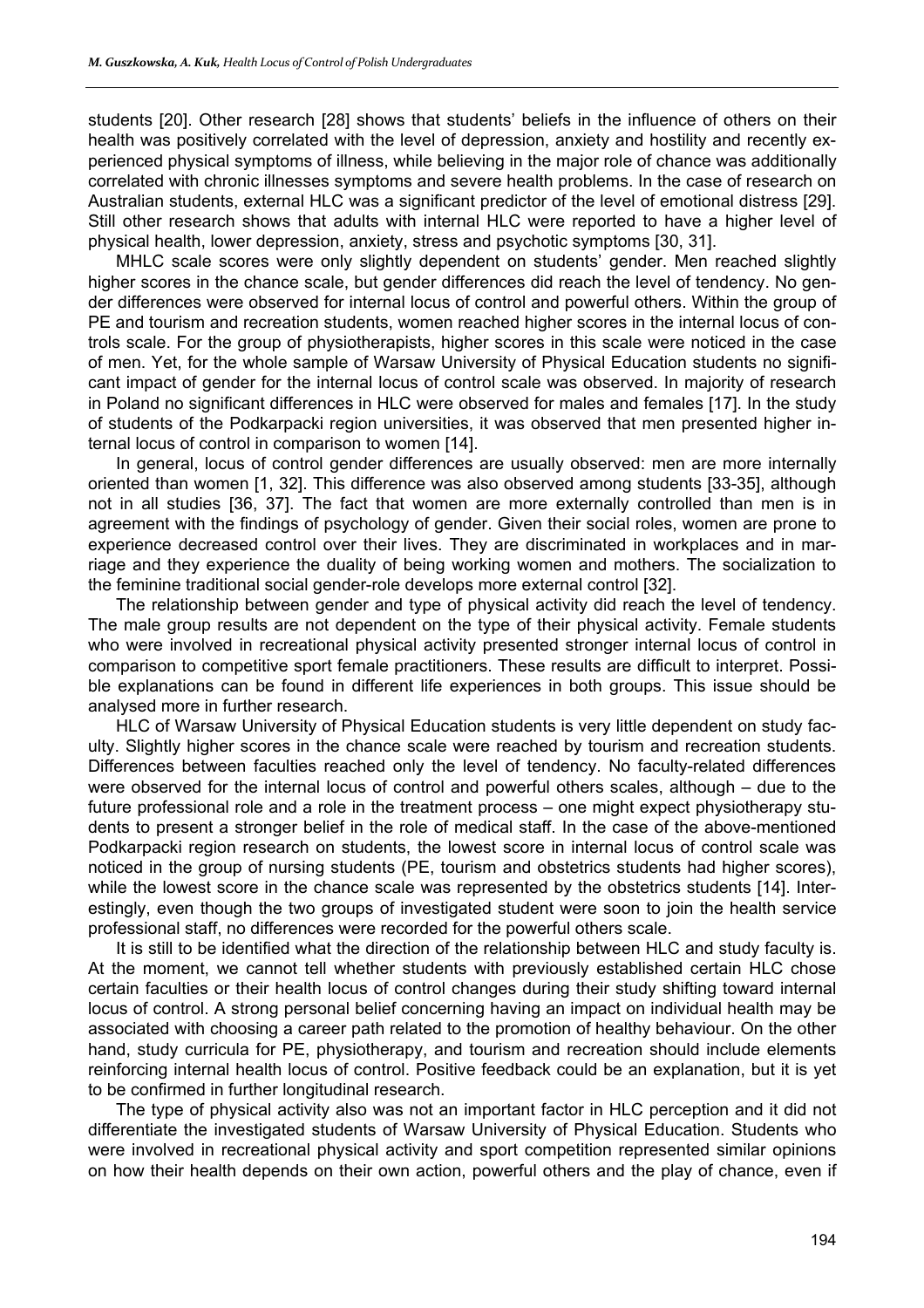only in the first case the main aim of activity is to maintain or restore health. Research examining the relationship between HLC and physical activity has produced a mixed set of results [21]. In a representative sample of over 13,000 adults in Wales, Norman and colleagues [38] found weak correlations between HLC and exercise behaviours – leisure-time exercise behaviour was positively correlated with internal HLC and negatively correlated with powerful others and chance health locus of control. Athletes and recreationists – subgroups established in our study – differed only in the character of physical activity; the duration and frequency of exercise in both groups was similar. Perhaps this factor has decided about no significant difference in HLC.

Polish undergraduates present a moderate level of a belief in personal control over their health and their health locus of control is slightly differentiated according to students' gender, faculty and the type of physical activity. These conclusions are limited to one Polish university of physical education. It does not allow extending research conclusions to the total Polish population of PE, tourism and recreation and physiotherapy students. Further research on students from other Polish universities is needed.

# **Conclusion**

Comparisons with earlier data of research on Polish students allow us to conclude that greater differences in HLC appear for undergraduates of the same faculties but from different universities than for students from various faculties within one university.

### *Acknowledgements*

*Preparation of this manuscript was supported by the grant No. I.56 from Jozef Pilsudski University of Physical Education in Warsaw, Poland.* 

# **References**

- 1. Rotter J. Generalized expectancies for internal and external control of reinforcement. *Psychological Monographs: General Applied* 1966;80:1-28.
- 2. Norman P, Bennett P. Health locus of control. In: Conner M, Norman P, editors. *Predicting Health Behaviour*. Buckingham: Open University Press; 1996, 62-94.
- 3. Ogińska-Bulik N, Juczyński Z. Osobowość, stres a zdrowie [in Polish] [Personality, stress and health]. Warszawa: Difin; 2008.
- 4. Heszen I, Sęk H. Psychologia zdrowia [in Polish] [Psychology of health]. Warszawa: Wydawnictwo Naukowe PWN; 2008.
- 5. Bennett P, Norman P, Moore L, Murphy S, Tudor-Smith C. Health locus of control and value for health in smokers and non-smokers. *Health Psychol* 1997;16:179-182.
- 6. Callaghan P. Social support and locus of control as correlates of UK nurses' health-related behaviours. *J Adv Nurs* 1998;28:1127-1133.
- 7. Jensen J, Counte MA, Glandon GL. Elderly health beliefs, attitudes, and maintenance. *Prev Med* 1992;21:483-497.
- 8. Duffy ME. Determinants of reported health promotion behaviors in employed Mexican American women. *Health Care Women Int* 1997;18:149-163.
- 9. Macgregor ID, Regis D, Balding J. Self-concept and dental health behaviours in adolescents. *J Clin Periodontol* 1997;24:335-339.
- 10. Reeh HE, Hiebert B, Cairns K. Adolescent health: The relationships between locus of control, beliefs and behaviours. *Guidance & Counseling* 1998;13:23-29.
- 11. Wallston KA. Hocus-pocus, the focus isn't strictly on the locus: Rotter social learning theory modified for health. *Cognitive Ther Res* 1992;16:183-199.
- 12. Weiss GL, Larsen DL. Health value, health locus of control, and the prediction of health protective behaviors. *Soc Beh Personal* 1990;18:121-136.
- 13. Juczyński Z. Psychologiczne wyznaczniki zachowań zdrowotnych na przykładzie osób dorosłych [in Polish] [Psychological determinants of health-related behaviours in adults]. In: Łazowski J, Dolińska-Zygmunt G, editors. *Ku lepszemu funkcjonowaniu w zdrowiu i chorobie*. Wrocław: Wyd. AWF; 1997, 285-291.
- 14. Penar-Zadarko B, Zadarko E, Binkowska-Bury M, Januszewicz P. Rozpowszechnienie palenia tytoniu wśród studentów a umiejscowienie kontroli zdrowia [in Polish] [Prevalence of smoking in students and locus of health control]. *Przegl Lek* 2009;66:705-708.